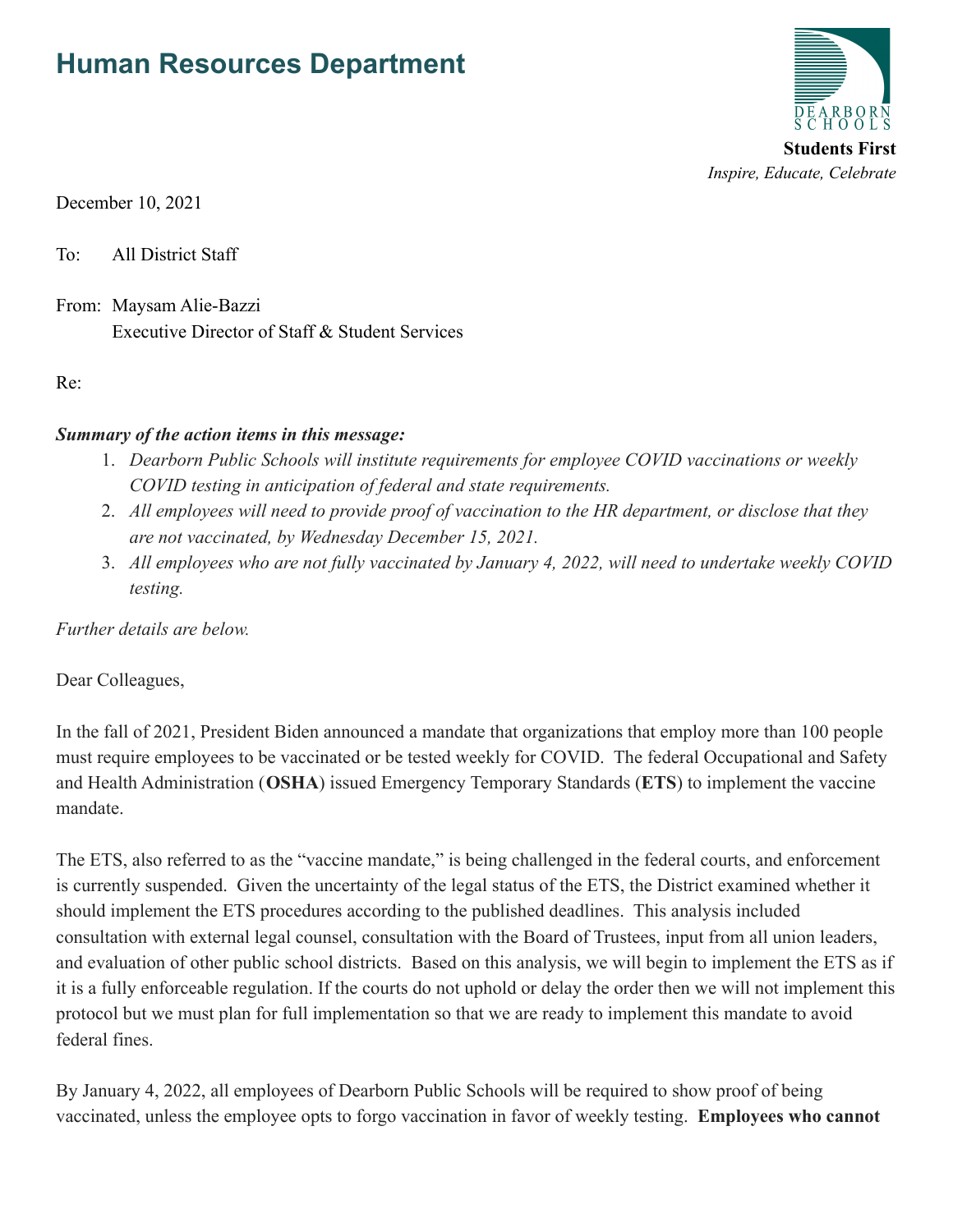## **be vaccinated or who choose not to be vaccinated will be required to provide a once-a-week negative COVID test.**

We are grateful to all of you for your teamwork during this pandemic. We thank you for trusting that these decisions are the result of thorough analysis and a good-faith effort at making the best decisions for the entire District. Many public institutions and employers have grappled with the difficult decisions that vaccinations and mandates trigger. If you have questions about the proposed OSHA ETS requirements, we recommend you visit the [OSHA website.](https://www.osha.gov/coronavirus/ets2)

#### **December 15, 2021 is the deadline for disclosure of current vaccination status.**

As required by OSHA, the District will maintain a record of vaccination status for all employees. **All employees must provide their vaccination status to the District no later than Wednesday December 15, 2021.**

**[Click here to access the form you may use to submit your verification of vaccination record by December](https://docs.google.com/forms/d/1dxSYDtKd6plk_JN0FxsJZPDJRulp_a_1z6Cq837If-4/edit) [15, 2021.](https://docs.google.com/forms/d/1dxSYDtKd6plk_JN0FxsJZPDJRulp_a_1z6Cq837If-4/edit)** Information about your vaccination status will not appear in your personnel file and will be maintained in a confidential file. This information will only be disclosed to OSHA when required. If you misplaced your vaccination card, you may contact [www.MCIR.org.](http://www.mcir.org)

If you already voluntarily notified us that you are vaccinated *and you submitted verification* previously, you do not need to submit this information again. If you are vaccinated and do not remember submitting verification, you should submit your status with verification. Acceptable forms of verification are listed on the form linked above. You do not need to submit Booster information at this time.

Please help us be prepared to meet the OSHA standard, and understand that employees with no verified record of receiving a vaccine by December 15th will be considered *not* to have received a vaccine.

Beginning in early 2022, we will comply with the OSHA ETS by allowing employees the following options.

### **Option 1 for 2022: Verified vaccination**

When COVID vaccination became widely available for our employees in February of 2021, we strongly recommended vaccination for all employees and students. Public health officials have consistently said that getting vaccinated is the best way to protect yourself and others from contracting serious cases of COVID. Vaccinations are widely available and currently free of charge. If you are not yet vaccinated, you are encouraged to do so. Getting vaccinated by January 4, 2022, will also keep you from having to provide weekly proof of a negative COVID test.

Verified vaccinations must be one of the three FDA approved vaccines: the 2-part Moderna vaccine, the 2-part Pfizer vaccine, or the 1-part Johnson & Johnson vaccine. Booster shots are not required and will not need to be verified.